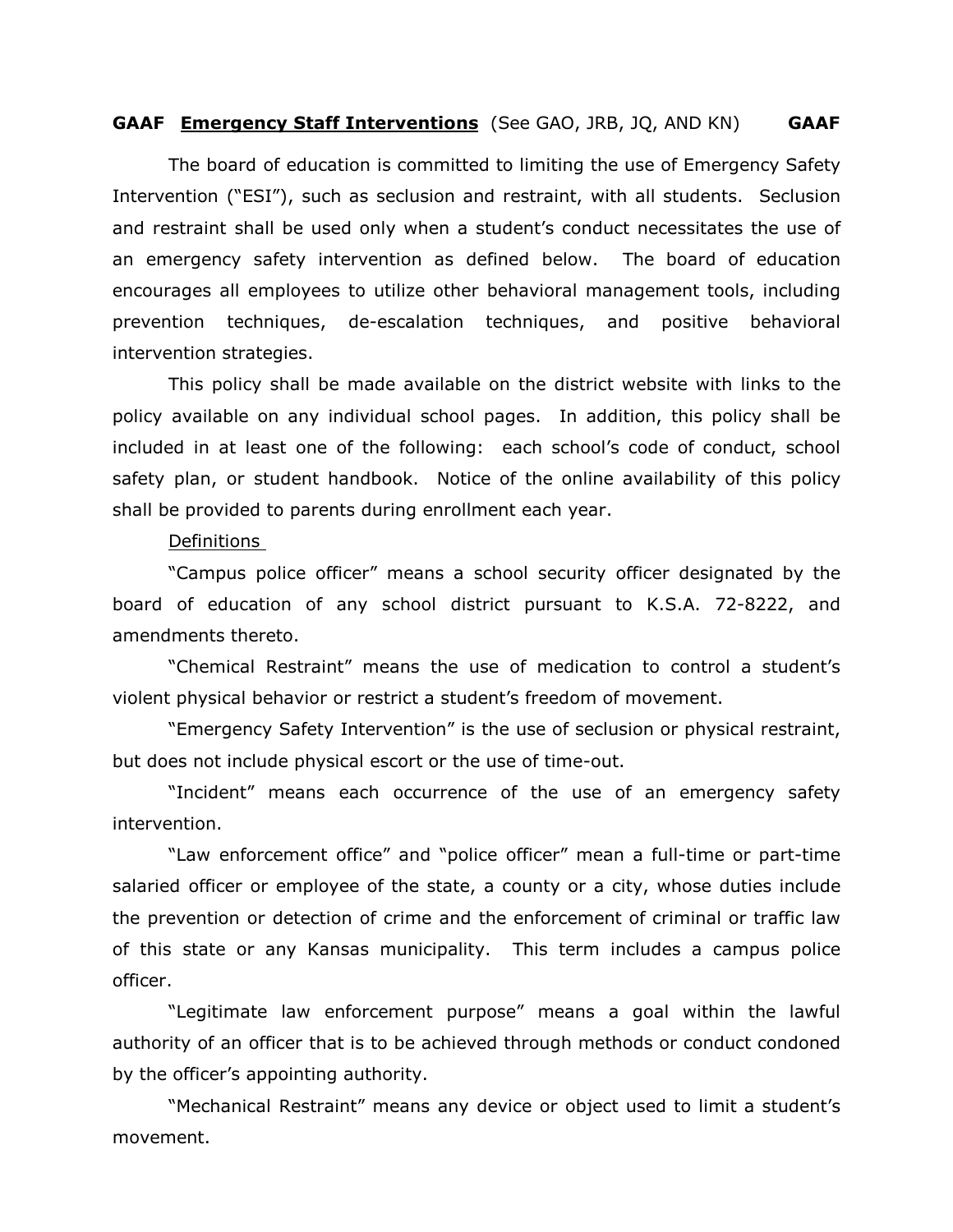# **GAAF Emergency Staff Interventions** (See GAO, JRB, JQ, AND KN) **GAAF-2**

"Parent" means: (1) a natural parent; (2) an adoptive parent; (3) a person acting as a parent as defined in K.S.A. 72-1046(d)(2), and amendments thereto; (4) a legal guardian; (5) an education advocate for a student with an exceptionality; (6) a foster parent, unless the student is a child with an exceptionality; or (7) a student who has reached the age of majority or is an emancipated minor.

"Physical Escort" means the temporary touching or holding the hand, wrist, arm, shoulder, or back of a student who is acting out for the purpose of inducing the student to walk to a safe location.

"Physical Restraint" means bodily force used to substantially limit a student's movement, except the consensual, solicited, or unintentional contact and contact to provide comfort, assistance, or instruction shall not be deemed to be physical restraint.

"School resource officer" means a law enforcement officer or police officer employed by a local law enforcement agency who is assigned to a district through an agreement between the local law enforcement agency and the district.

"School security officer" means a person who is employed by a board of education of any school district for the purpose of aiding and supplementing state and local law enforcement agencies in which the school district is located, but is not a law enforcement officer or police officer.

"Seclusion" means placement of a student in a location where all of the following conditions are met: (1) the student is placed in an enclosed area by school personnel; (2) the student is purposefully isolated from adults and peers; and (3) the student is prevented from leaving, or reasonably believes that he or she will be prevented from leaving, the enclosed area.

"Time-out" means a behavioral intervention in which a student is temporarily removed from a learning activity without being secluded.

Prohibited Types of Restraint

All staff members are prohibited from engaging in the following actions with all students: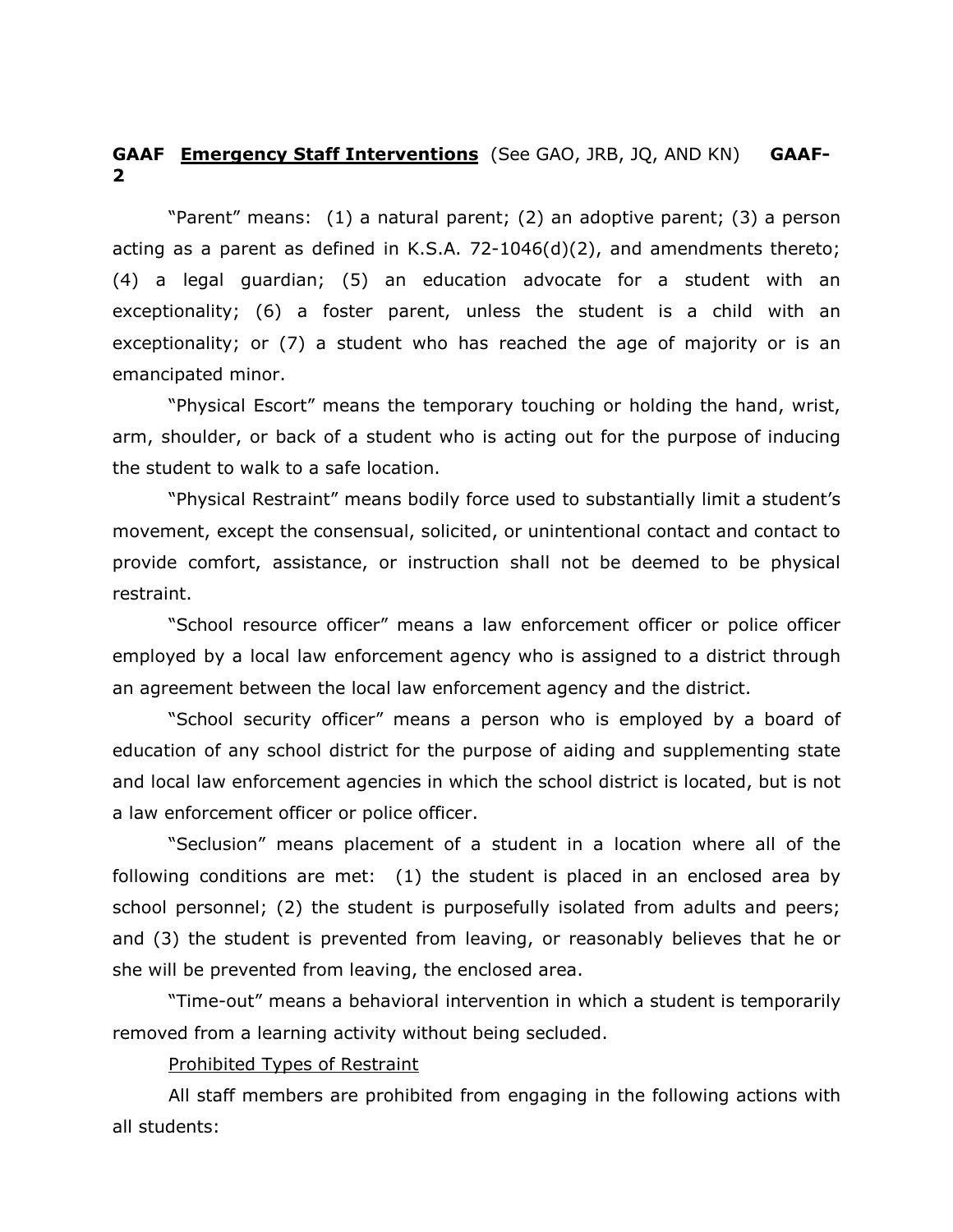# **GAAF Emergency Staff Interventions GAAF-3**

- Using face-down (prone) physical restraint;
- Using face-up (supine) physical restraint;
- Using physical restraint that obstructs the student's airway;
- Using physical restraint that impacts a student's primary mode of communication;
- Using chemical restraint, except as prescribed treatments for a student's medical or psychiatric condition by a person appropriately licensed to issue such treatments; and

Use of mechanical restraint, except:

- o Protective or stabilizing devices required by law or used in accordance with an order from a person appropriately licensed to issue the order for the device;
- $\circ$  Any device used by a certified law enforcement officer to carry out law enforcement duties; or
- $\circ$  Seatbelts and other safety equipment when used to secure students during transportation.

# Use of Emergency Safety Interventions

ESI shall be used only when a student presents a reasonable and immediate danger of physical harm to such student or others with the present ability to effect such physical harm. Less restrictive alternatives to ESI, such as positive behavior interventions support, shall be deemed inappropriate or ineffective under the circumstances by the school employee witnessing the student's behavior prior to the use of any ESI. The use of ESI shall cease as soon as the immediate danger of physical harm ceases to exist. Violent action that is destructive of property may necessitate the use of an ESI. Use of an ESI for purposes of discipline, punishment, or for the convenience of a school employee shall not meet the standard of immediate danger of physical harm.

# ESI Restrictions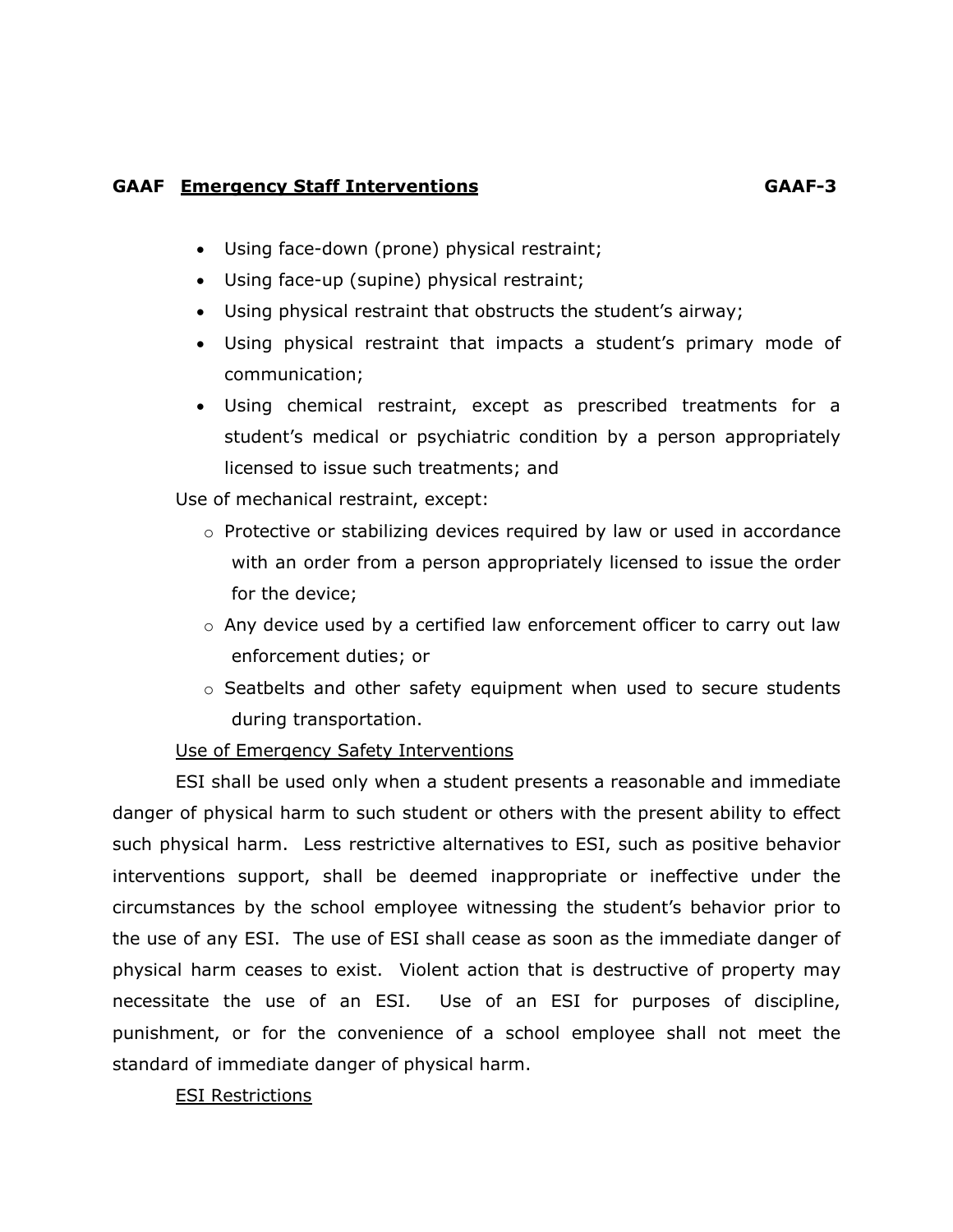A student shall not be subjected to ESI if the student is known to have a medical condition that could put t he student in mental or physical danger as a

#### **GAAF Emergency Staff Interventions GAAF-4**

result of ESI. The existence of such medical condition must be indicated in a written statement from the student's licensed health care provider, a copy of which has been provided to the school and placed in the student's file.

Such written statement shall include an explanation of the student's diagnosis, a list of any reasons why ESI would put the student in mental or physical danger, and any suggested alternatives to ESI. Notwithstanding the provisions of this subsection, a student may be subjected to ESI, if not subjecting the student to ESI would result in significant physical harm to the student or others.

#### Use of Seclusion

When a student is placed in seclusion, a school employee shall be able to see and hear the student at all times.

All seclusion rooms equipped with a locking door shall be designed to ensure that the lock automatically disengages when the school employee viewing the student walks away from the seclusion room, or in case of emergency, such as fire or severe weather.

A seclusion room shall be a safe place with proportional and similar characteristics as other rooms where students frequent. Such rooms shall be free of any condition that could be a danger to the student, well ventilated, and sufficiently lighted.

# **Training**

All staff members shall be trained regarding the use of positive behavioral intervention strategies, de-escalation techniques, and prevention techniques. Such training shall be consistent with nationally recognized training programs on ESI. The intensity of the training provided will depend upon the employee's position. Administrators, licensed staff members, and other staff deemed most likely to need to restrain a student will be provided more intense training than staff who do not work directly with students in the classroom. District and building administration shall make the determination of the intensity of training required by each position.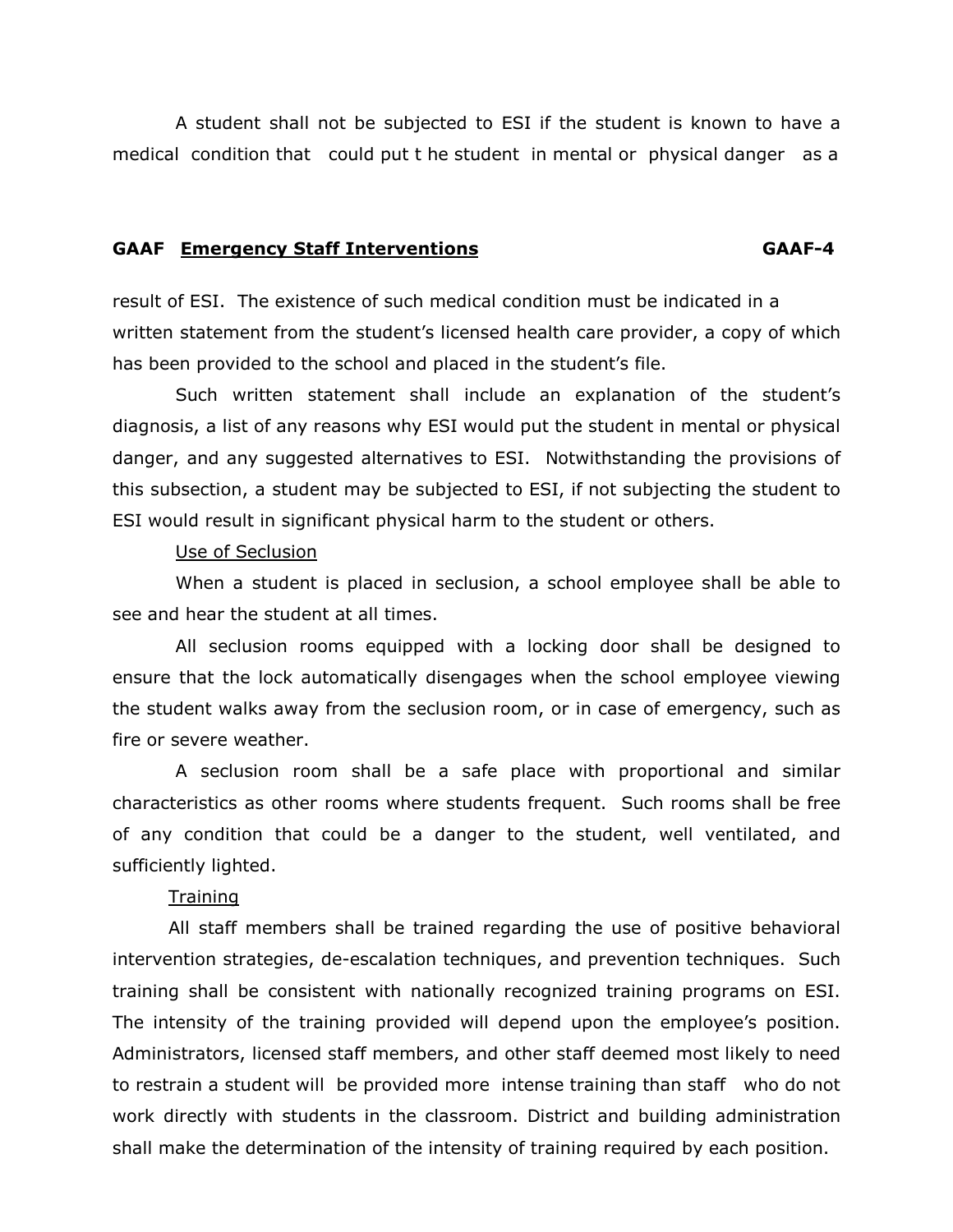### **GAAF Emergency Safety Interventions GAAF-5**

Each school building shall maintain written or electronic documentation regarding the training that was provided and a list of participants, which shall be made available for inspection by the state board of education upon request.

#### Notification and Documentation

The principal or designee shall notify the parent the same day as an incident. The same-day notification requirement of this subsection shall be deemed satisfied if the school attempts at least two methods of contacting the parent. A parent may designate a preferred method of contact to receive the same-day notification. Also, a parent may agree, in writing, to receive only one same-day notification from the school for multiple incidents occurring on the same day.

Documentation of the ESI used shall be completed and provided to the student's parents no later than the school day following the day of the incident. Such written documentation shall include: (A) Theevents leading up to the incident; (B) student behaviors that necessitated the ESI; (C) steps taken to transition the student back into the educational setting; (D) the date and time the incident occurred, the type of ESI used, the duration of the ESI, and the school personnel who used or supervised the ESI; (E) space or an additional form for parents to provide feedback or comments to the school regarding the incident; (F) a statement that invites and strongly encourages parents to schedule a meeting to discuss the incident and how to prevent future incidents; and (G) email and phone information for the parents to contact the school to schedule the ESI meeting.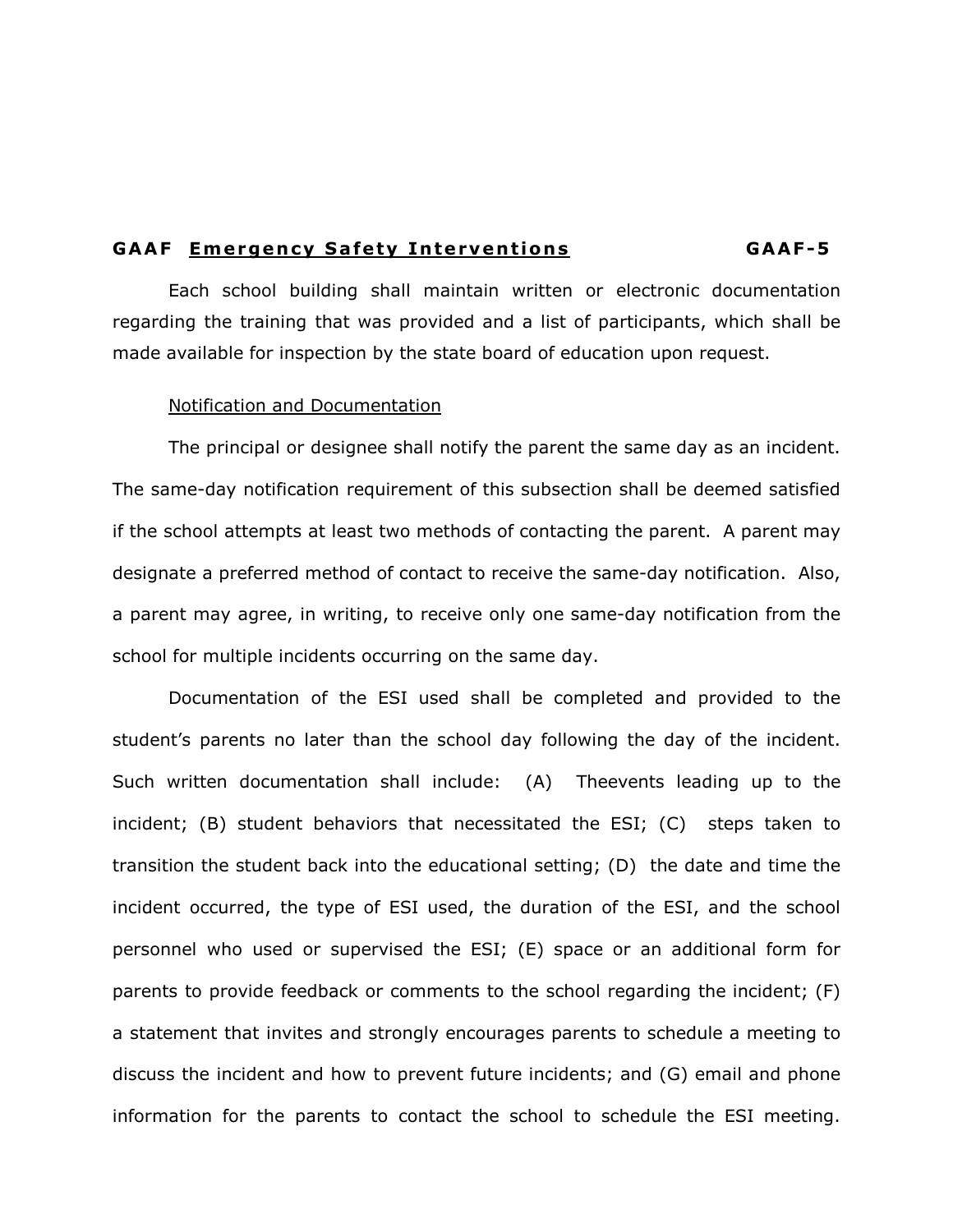Schools may group incidents together when documenting the items in subparagraphs (A), (B), and (C) if the triggering issue necessitating the ESIs is the

# **GAAF Emergency Safety Interventions GAAF-6**

same.

The parent shall be provided the following information after the first and each subsequent incident during each school year: (1) a copy of this policy which indicates when ESI can be used; (2) a flyer on the parent's rights; (3) information on the parent's right to file a complaint through the local dispute resolutions process (which is set forth in this policy) and the complaint process of the state board of education; and (4) information that will assist the parent in navigating the complaint process, including contact information for Families Together and the Disability rights Center of Kansas. Upon the first occurrence of an incident of ESI, the foregoing information shall be provided in printed form or upon the parent's written request, by email. Upon the occurrence of a second or subsequent incident, the parent shall be provided with a full and direct website address containing such information.

#### Law Enforcement, School Resource, and Campus Security Officers

Campus police officers and school resource officers shall be exempt from the requirements of this policy when engaged in an activity that has a legitimate law enforcement purpose. School security officers shall not be exempt from the requirements of this policy.

If a school is aware that a law enforcement officer or school resource officer has used seclusion, physical restraint, or mechanical restraint on a student, the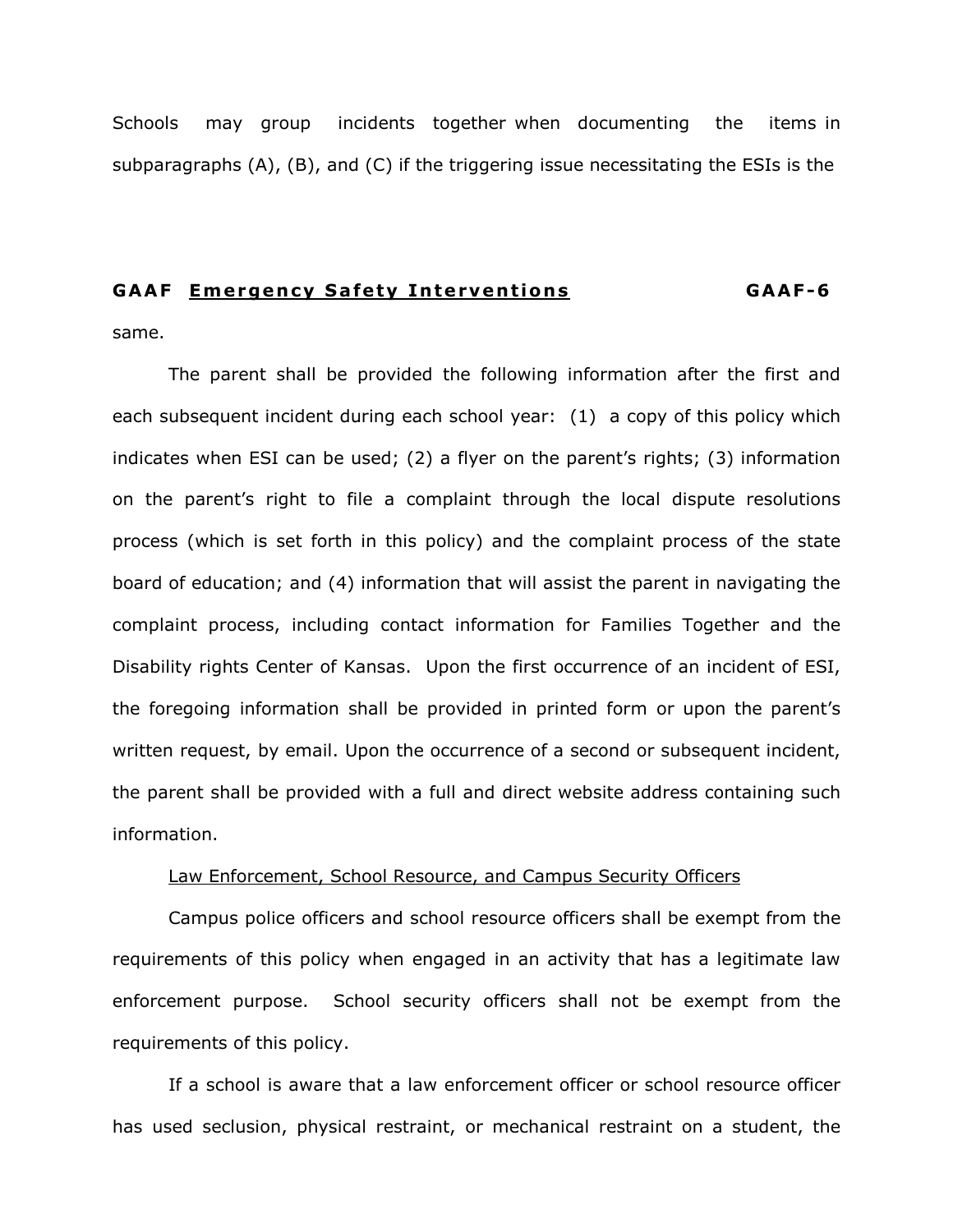school shall notify the parent the same day using the parent's preferred method of contact. A school shall not be required to provide written documentation to a parent, as set forth above, regarding law enforcement use of an emergency safety

# **GAAF Emergency Safety Interventions GAAF-7**

intervention, or report to the state department of education any law enforcement use of an emergency safety intervention. For purposes of this subsection, mechanical restraint includes, but is not limited to, the use of handcuffs.

Documentation of ESI Incidents

Except as specified above with regard to law enforcement or school resource officer use of emergency safety interventions, each building shall maintain documentation any time ESI is used with a student. Such documentation must include all of the following:

- Date and time of the ESI,
- Type of ESI,
- Length of time the ESI was used,
- School personnel who participated in or supervised the ESI,
- Whether the student had an individualized education program at the time of the incident,
- Whether the student had a section 504 plan at the time of the incident, and whether the student had a behavior intervention plan at the time of the incident.

All such documentation shall be provided to the building principal, who shall be responsible for providing copies of such documentation to the superintendent or the superintendent's designee on at least a biannual basis. At least once per school year, each building principal or designee shall review the documentation of ESI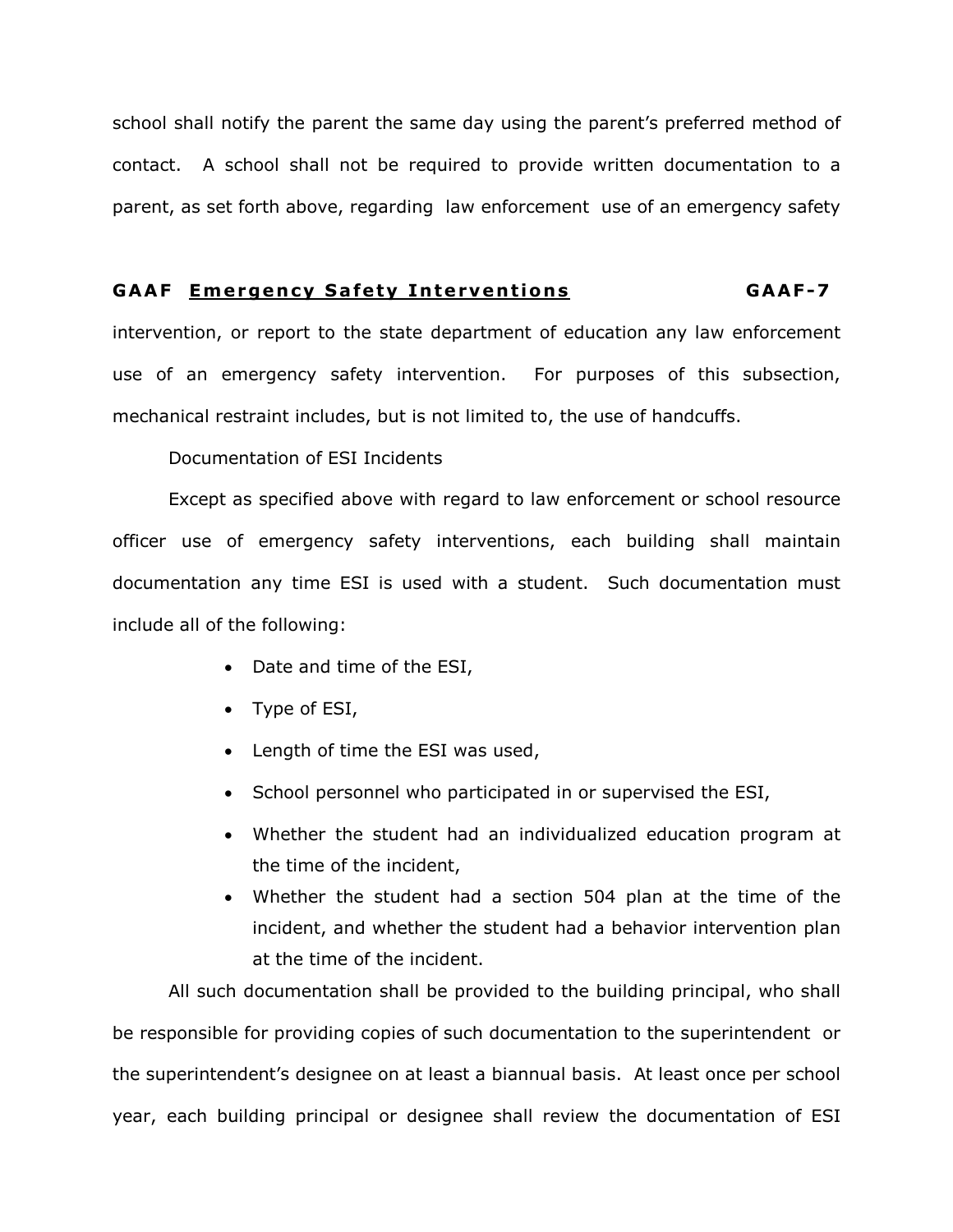incidents with appropriate staff members to consider the appropriateness of the use of ESI in those instances.

# **GAAF Emergency Safety Interventions GAAF-8**

#### Reporting Data

District administration shall report ESI data to the state department of education as required.

# Parent Right to Meeting on ESI Use

After each incident, a parent may request a meeting with the school to discuss and debrief the incident. A parent may request such meeting verbally, in writing, or by electronic means. A school shall hold a meeting requested under this subsection within 10 school days of the parent's request. The focus of any such meeting shall be to discuss proactive ways to prevent the need for emergency safety interventions and to reduce incidents in the future.

For a student with an IEP or a Section 504 plan, such student's IEP team or Section 504 plan team shall discuss the incident and consider the need to conduct a functional behavioral assessment, develop a behavior intervention plan, or amend the behavior intervention plan if already in existence.

For a student with a section 504 plan, such student's section 504 plan team shall discuss and consider the need for a special education evaluation. For students who have an individualized education program and are placed in a private school by a parent, a meeting called under this subsection shall include the parent and the private school, who shall consider whether the parent should request an individualized education program team meeting. If the parent requests an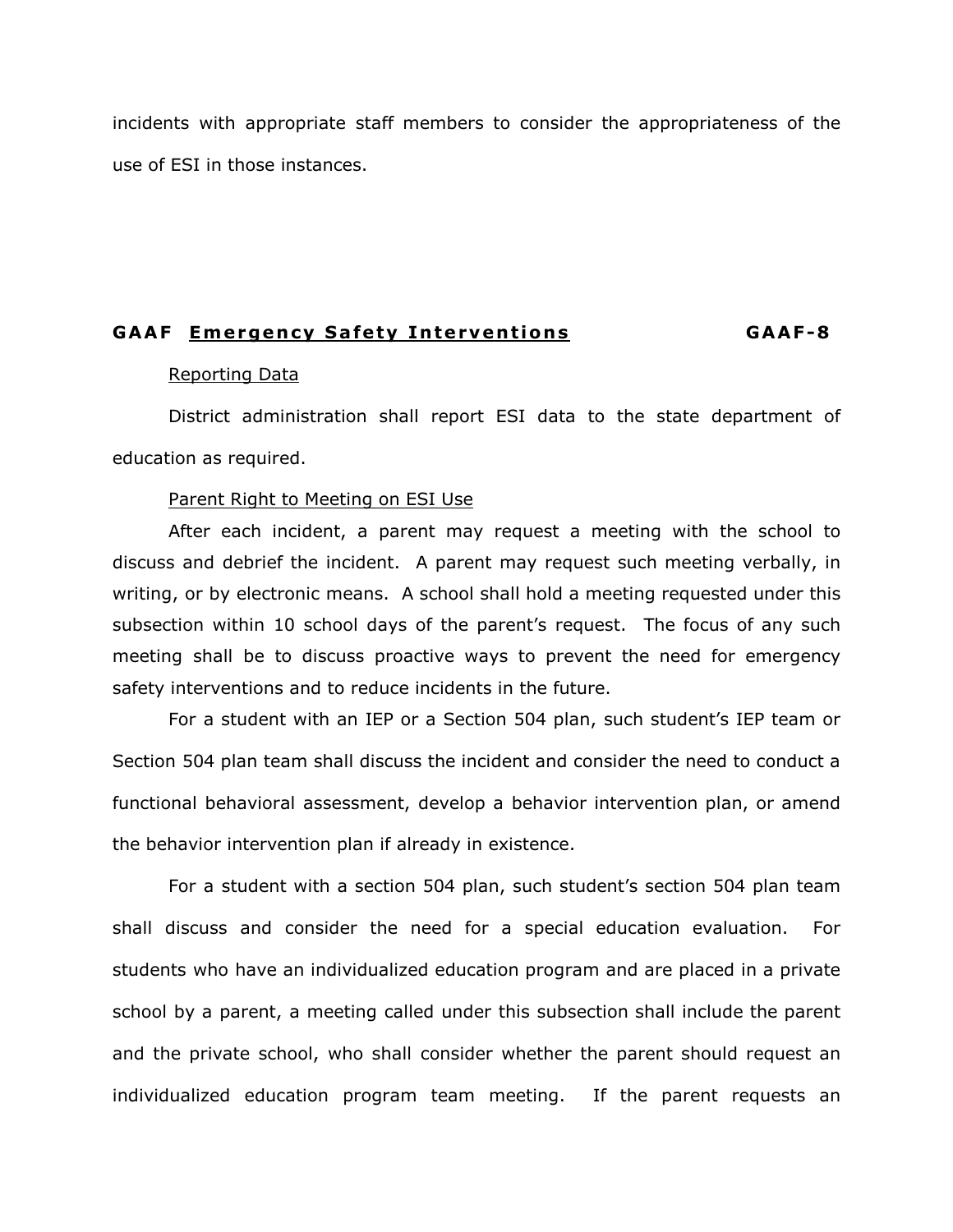individualized education program team meeting, the private school shall help facilitate such meeting

For a student without an IEP or Section 504 plan, the school staff and the parent shall discuss the incident and consider the appropriateness of a referral for a special education evaluation, the need for a functional behavior assessment, or the

#### **GAAF Emergency Safety Interventions GAAF-9**

need for a behavior intervention plan. Any such meeting shall include the student's parent, a school administrator for the school the student attends, one of the student's teachers, a school employee involved in the incident, and any other school employees designated by the school administration as appropriate for such meeting.

The student who is the subject of such meetings shall be invited to attend the meeting at the discretion of the parent. The time for calling such a meeting may be extended beyond the 10-day limit if the parent of the student is unable to attend within that time period. Nothing in this section shall be construed to prohibit the development and implementation of a functional behavior assessment or a behavior intervention plan for any student, if such student would benefit from such measures.

#### Local Dispute Resolution Process

If a parent believes that an emergency safety intervention has been used on the parent's child in violation of state law or board policy, the parent may file a complaint as specified below.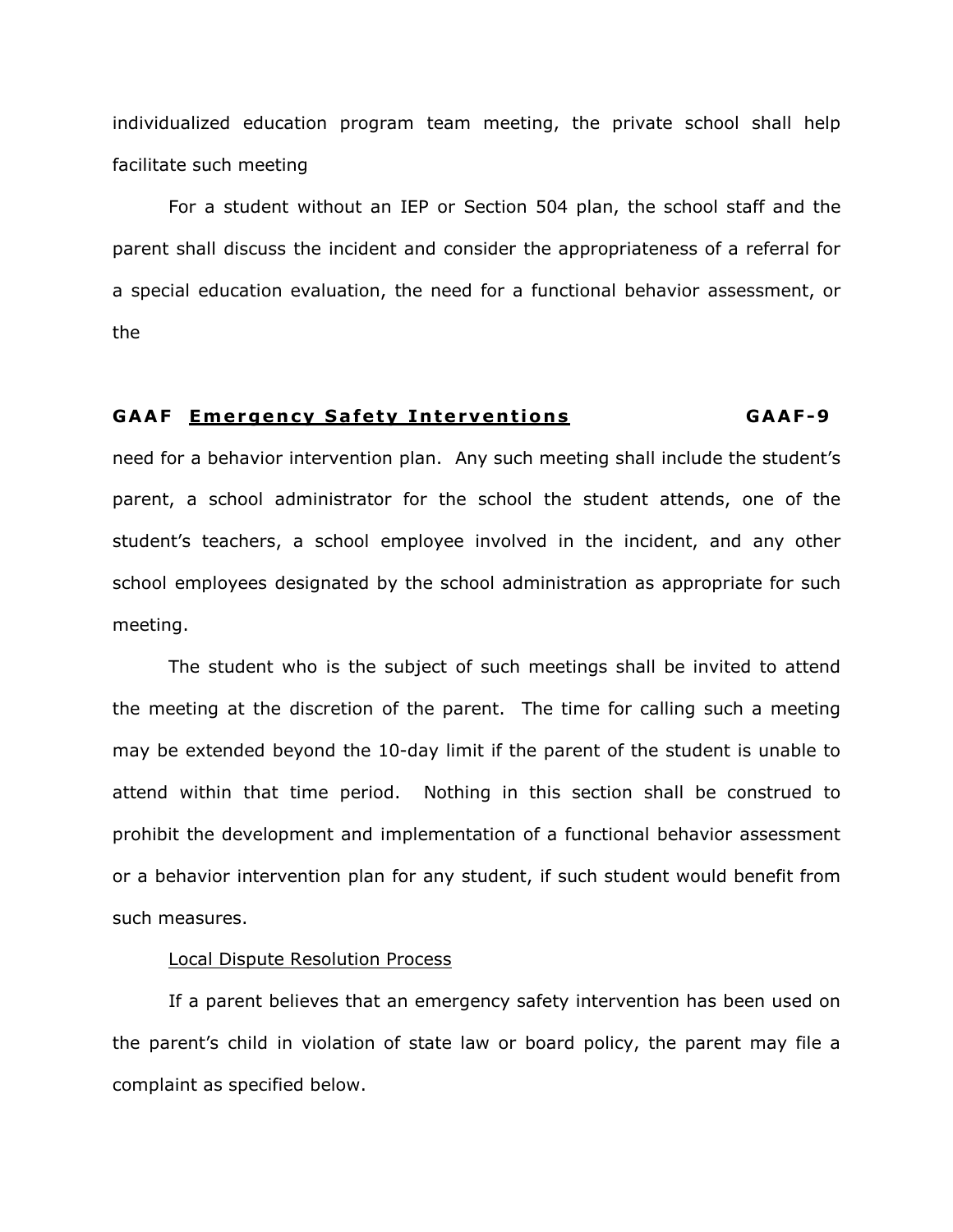The board of education encourages parents to attempt to resolve issues relating to the use of ESI informally with the building principal and/or the superintendent before filing a formal complaint with the board. Once an informal complaint is received, the administrator handling such complaint shall investigate such matter, as deemed appropriate by the administrator. In the event that the complaint is resolved informally, the administrator must provide a written report of the informal resolution to the superintendent and the parents and retain a copy of

#### **GAAF Emergency Safety Interventions GAAF-1 0**

the report at the school. The superintendent will share the informal resolution with the board of education and provide a copy to the state department of education.

If the issues are not resolved informally with the building principal and/or the superintendent, the parents may submit a formal written complaint to the board of education by providing a copy of the complaint to the clerk of the board and the superintendent within thirty (30) days after the parent is informed of the incident.

Upon receipt of a formal written complaint, the board president shall assign an investigator to review the complaint and report findings to the board as a whole. Such investigator may be a board member, a school administrator selected by the board, or a board attorney. Such investigator shall be informed of the obligation to maintain confidentiality of student records and shall report the findings of fact and recommended corrective action, if any, to the board in executive session.

Any such investigation must be completed within thirty (30) days of receipt of the formal written complaint by the board clerk and superintendent. On or